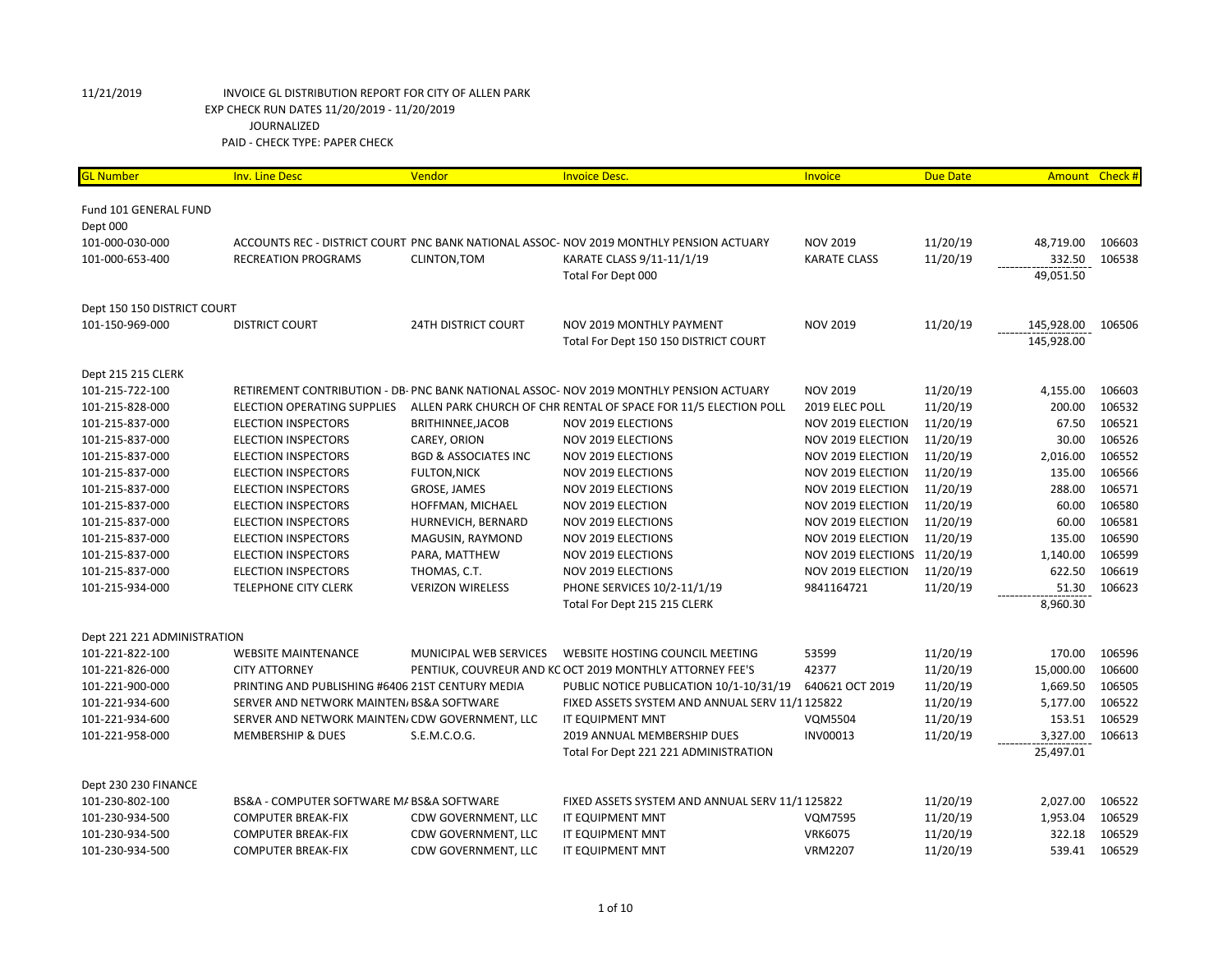| 101-230-934-500<br>SOUTHERN MICHIGAN INFOR IT SERVICES<br>3899<br>11/20/19<br>160.00<br>106614<br><b>COMPUTER BREAK-FIX</b><br>Total For Dept 230 230 FINANCE<br>5,001.63<br>Dept 253 253 TREASURER<br>POSTMASTER<br>11/20/19<br>4,000.00<br>106605<br>101-253-730-000<br><b>GENERAL POSTAGE</b><br>2019 WINTER TAX POSTAGE FOR PERMIT #5<br>2019 WINTER TAX<br>11/20/19<br>1,132.37<br>106632<br>101-253-833-000<br>PREPARATION OF TAX BILLS<br>ALLEGRA MARKETING<br>TAX BILLS AND ENVELOPES FOR WINTER 2019 18078<br>11/20/19<br>1,035.00<br>106602<br>101-253-985-000<br><b>CAPITAL LEASE</b><br>PITNEY-BOWES<br>LEASING FEE'S POSTAGE MACHINE 7/30-10/29, 3309807426<br>11/20/19<br>101-253-985-000<br><b>CAPITAL LEASE</b><br>PITNEY-BOWES<br>LETTER OPENER SERVICES 9/9/19-12/08/19<br>3310006674<br>237.54<br>106602<br>Total For Dept 253 253 TREASURER<br>6,404.91<br>Dept 263 263 CITY HALL |
|-------------------------------------------------------------------------------------------------------------------------------------------------------------------------------------------------------------------------------------------------------------------------------------------------------------------------------------------------------------------------------------------------------------------------------------------------------------------------------------------------------------------------------------------------------------------------------------------------------------------------------------------------------------------------------------------------------------------------------------------------------------------------------------------------------------------------------------------------------------------------------------------------------|
|                                                                                                                                                                                                                                                                                                                                                                                                                                                                                                                                                                                                                                                                                                                                                                                                                                                                                                       |
|                                                                                                                                                                                                                                                                                                                                                                                                                                                                                                                                                                                                                                                                                                                                                                                                                                                                                                       |
|                                                                                                                                                                                                                                                                                                                                                                                                                                                                                                                                                                                                                                                                                                                                                                                                                                                                                                       |
|                                                                                                                                                                                                                                                                                                                                                                                                                                                                                                                                                                                                                                                                                                                                                                                                                                                                                                       |
|                                                                                                                                                                                                                                                                                                                                                                                                                                                                                                                                                                                                                                                                                                                                                                                                                                                                                                       |
|                                                                                                                                                                                                                                                                                                                                                                                                                                                                                                                                                                                                                                                                                                                                                                                                                                                                                                       |
|                                                                                                                                                                                                                                                                                                                                                                                                                                                                                                                                                                                                                                                                                                                                                                                                                                                                                                       |
|                                                                                                                                                                                                                                                                                                                                                                                                                                                                                                                                                                                                                                                                                                                                                                                                                                                                                                       |
|                                                                                                                                                                                                                                                                                                                                                                                                                                                                                                                                                                                                                                                                                                                                                                                                                                                                                                       |
|                                                                                                                                                                                                                                                                                                                                                                                                                                                                                                                                                                                                                                                                                                                                                                                                                                                                                                       |
| 11/20/19<br>51.22<br>106623<br>101-263-853-000<br><b>TELEPHONE BOB GRAHAM</b><br><b>VERIZON WIRELESS</b><br>PHONE SERVICES 10/2-11/1/19<br>9841164721                                                                                                                                                                                                                                                                                                                                                                                                                                                                                                                                                                                                                                                                                                                                                 |
| 83.31<br>106539<br>UTILITIES - 15915 SOUTHFIELD- BG CONSTELLATION<br>OCT 2019 GAS SERVICES BG-302830<br>2747520<br>11/20/19<br>101-263-920-000                                                                                                                                                                                                                                                                                                                                                                                                                                                                                                                                                                                                                                                                                                                                                        |
| 5,776.54<br>106560<br>101-263-920-000<br>UTILITIES-15915 SOUTHFIELD<br><b>DTE ENERGY</b><br>ELECTRIC SERVICES 9/25-11/5/19<br>11202019<br>11/20/19                                                                                                                                                                                                                                                                                                                                                                                                                                                                                                                                                                                                                                                                                                                                                    |
| 458.35<br>106508<br>101-263-931-000<br><b>BUILDING MAINTENANCE 4186</b><br>GREAT LAKES ACE HARDWAR OCT 2019 PURCHASES<br><b>OCT 2019</b><br>11/20/19                                                                                                                                                                                                                                                                                                                                                                                                                                                                                                                                                                                                                                                                                                                                                  |
| 106533<br>11/20/19<br>133.53<br>101-263-931-000<br><b>BUILDING MAINTENANCE CITY HAI CINTAS CORPORATION-300</b><br>RUG SERVICES FOR CITY HALL & POLICE 11/11/ 4034616565                                                                                                                                                                                                                                                                                                                                                                                                                                                                                                                                                                                                                                                                                                                               |
| (6.32)<br>106533<br>101-263-931-000<br>BUILDING MAINTENANCE POLICE CINTAS CORPORATION-300<br>CREDIT AGAINIST IN 4032378953 WRG BILLING 9068802450<br>11/20/19                                                                                                                                                                                                                                                                                                                                                                                                                                                                                                                                                                                                                                                                                                                                         |
| 133.53<br>106533<br><b>BUILDING MAINTENANCE CITY HAI CINTAS CORPORATION-300</b><br>RUG SERVICES FOR CITY HALL & POLICE 11/18/ 4035214637<br>11/20/19<br>101-263-931-000                                                                                                                                                                                                                                                                                                                                                                                                                                                                                                                                                                                                                                                                                                                               |
| <b>BUILDING MAINTENANCE</b><br><b>HINCKLEY SPRINGS</b><br>COFFEE SERVICES FOR CITY HALL<br>17305203110819<br>11/20/19<br>153.20<br>106579<br>101-263-931-000                                                                                                                                                                                                                                                                                                                                                                                                                                                                                                                                                                                                                                                                                                                                          |
| 6,783.36<br>Total For Dept 263 263 CITY HALL                                                                                                                                                                                                                                                                                                                                                                                                                                                                                                                                                                                                                                                                                                                                                                                                                                                          |
|                                                                                                                                                                                                                                                                                                                                                                                                                                                                                                                                                                                                                                                                                                                                                                                                                                                                                                       |
| Dept 277 CABLE/IT                                                                                                                                                                                                                                                                                                                                                                                                                                                                                                                                                                                                                                                                                                                                                                                                                                                                                     |
| 101-277-934-500<br><b>COMPUTER BREAK-FIX</b><br>EXPERT TECHNOLOGY SERVIC OCT 2019 DEDICATED TUESDAY<br>02267<br>11/20/19<br>3,600.00<br>106564                                                                                                                                                                                                                                                                                                                                                                                                                                                                                                                                                                                                                                                                                                                                                        |
| 101-277-935-000<br>COMPUTER SOFTWARE MAINTEN/SOUTHERN MICHIGAN INFOR COMPUTER SERVICES<br>3878<br>11/20/19<br>1,200.00<br>106614                                                                                                                                                                                                                                                                                                                                                                                                                                                                                                                                                                                                                                                                                                                                                                      |
| 3888<br>11/20/19<br>640.00<br>106614<br>101-277-935-000<br>COMPUTER SOFTWARE MAINTEN/ SOUTHERN MICHIGAN INFOR IT COMPUTERS SERVICES                                                                                                                                                                                                                                                                                                                                                                                                                                                                                                                                                                                                                                                                                                                                                                   |
| 11/20/19<br>1,960.00<br>106614<br>101-277-935-000<br>COMPUTER SOFTWARE MAINTEN/SOUTHERN MICHIGAN INFOR IT SERVICES ADMIN<br>3910                                                                                                                                                                                                                                                                                                                                                                                                                                                                                                                                                                                                                                                                                                                                                                      |
| <b>IT EQUIPMENT MNT</b><br><b>VBV9324</b><br>11/20/19<br>312.30<br>106529<br>101-277-984-000<br>COMPUTER EQUIPMENT/SOFTWA CDW GOVERNMENT, LLC                                                                                                                                                                                                                                                                                                                                                                                                                                                                                                                                                                                                                                                                                                                                                         |
| Total For Dept 277 CABLE/IT<br>7,712.30                                                                                                                                                                                                                                                                                                                                                                                                                                                                                                                                                                                                                                                                                                                                                                                                                                                               |
| Dept 305 305 POLICE DEPARTMENT                                                                                                                                                                                                                                                                                                                                                                                                                                                                                                                                                                                                                                                                                                                                                                                                                                                                        |
| 11/20/19<br>92,755.00<br>101-305-722-100<br>RETIREMENT CONTRIBUTION - DB- PNC BANK NATIONAL ASSOC- NOV 2019 MONTHLY PENSION ACTUARY<br><b>NOV 2019</b><br>106603                                                                                                                                                                                                                                                                                                                                                                                                                                                                                                                                                                                                                                                                                                                                      |
| 93.05<br>106565<br>101-305-729-000<br>K-9 SUPPLIES<br>FRANCO, CHRISTOPHER<br>REIMBURSEMENT K-9 SUPPLIES<br>REIMBURSEMENT<br>11/20/19                                                                                                                                                                                                                                                                                                                                                                                                                                                                                                                                                                                                                                                                                                                                                                  |
| 86.50<br>106519<br>101-305-761-000<br>PRISONER BOARD<br><b>STATE OF MICHIGAN</b><br>LIVE SCAN INVOICE<br>551-550395<br>11/20/19                                                                                                                                                                                                                                                                                                                                                                                                                                                                                                                                                                                                                                                                                                                                                                       |
| 106547<br>POLICE GLOVES<br>INV1172564<br>11/20/19<br>163.70<br>101-305-761-000<br>PRISONER BOARD<br>DASH MEDICAL GLOVES                                                                                                                                                                                                                                                                                                                                                                                                                                                                                                                                                                                                                                                                                                                                                                               |
| WAYNE COUNTY - ACCTS. RE(08/19 PRIS HOUSING<br>301019<br>11/20/19<br>4,270.00<br>106630<br>101-305-761-000<br>PRISONER BOARD                                                                                                                                                                                                                                                                                                                                                                                                                                                                                                                                                                                                                                                                                                                                                                          |
| 9,505.00<br>62 VEHICLES TOWED AND 9 PERSONAL 11/1-11 11/01-11/15/19<br>11/20/19<br>106536<br>101-305-805-000<br><b>VEHICLE TOWING</b><br><b>CITY TOWING</b>                                                                                                                                                                                                                                                                                                                                                                                                                                                                                                                                                                                                                                                                                                                                           |
| 106507<br>A & B LOCKSMITH<br><b>SUPPLIES</b><br>87497<br>11/20/19<br>52.95<br>101-305-939-000<br><b>VEHICLE MAINTENANCE</b>                                                                                                                                                                                                                                                                                                                                                                                                                                                                                                                                                                                                                                                                                                                                                                           |
| 27.57<br>106516<br>101-305-939-000<br><b>VEHICLE MAINTENANCE</b><br>BAKER'S GAS & WELDING SUI CYLINDER SUPPLIES<br>09214786<br>11/20/19                                                                                                                                                                                                                                                                                                                                                                                                                                                                                                                                                                                                                                                                                                                                                               |
| 237.90<br>106537<br>CLASSIC AUTO WASH INC.<br>OCT 2019 CAR SERVICES<br>1891<br>11/20/19<br>101-305-939-000<br><b>VEHICLE MAINTENANCE</b>                                                                                                                                                                                                                                                                                                                                                                                                                                                                                                                                                                                                                                                                                                                                                              |
| 2,658.62<br>106545<br>101-305-939-000<br><b>VEHICLE MAINTENANCE</b><br><b>CYNERGY</b><br>SERVICES AND PARTS FOR POLICE VEHICLE REP. 33491<br>11/20/19                                                                                                                                                                                                                                                                                                                                                                                                                                                                                                                                                                                                                                                                                                                                                 |
| <b>SUPPLIES</b><br>11/20/19<br>45.00<br>106545<br>101-305-939-000<br><b>VEHICLE MAINTENANCE</b><br><b>CYNERGY</b><br>33507                                                                                                                                                                                                                                                                                                                                                                                                                                                                                                                                                                                                                                                                                                                                                                            |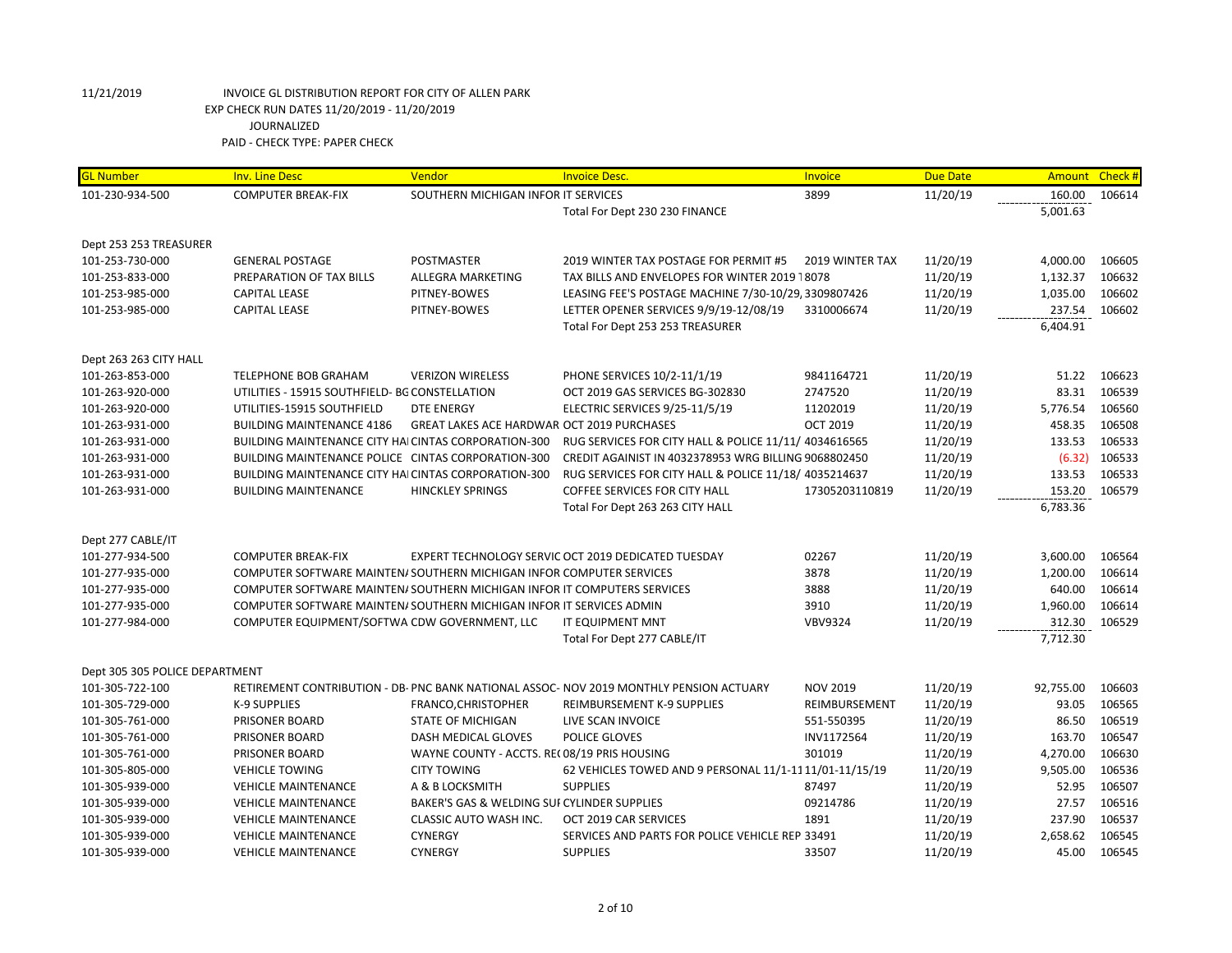| <b>GL Number</b>             | <b>Inv. Line Desc</b>                          | Vendor                                              | <b>Invoice Desc.</b>                                                                  | Invoice          | <b>Due Date</b> | Amount     | Check # |
|------------------------------|------------------------------------------------|-----------------------------------------------------|---------------------------------------------------------------------------------------|------------------|-----------------|------------|---------|
| 101-305-939-000              | <b>VEHICLE MAINTENANCE</b>                     | <b>CYNERGY</b>                                      | PARTS AND LABOR SERVICES ON PATROL VEHIC 33513                                        |                  | 11/20/19        | 484.79     | 106545  |
| 101-305-939-000              | <b>VEHICLE MAINTENANCE</b>                     | <b>GLENDALE AUTO VALUE</b>                          | <b>CREDIT ON PARTS</b>                                                                | 359-178837       | 11/20/19        | (122.99)   | 106567  |
| 101-305-939-000              | <b>VEHICLE MAINTENANCE</b>                     | <b>GLENDALE AUTO VALUE</b>                          | <b>PARTS</b>                                                                          | 359-178836       | 11/20/19        | 122.99     | 106567  |
| 101-305-939-000              | <b>VEHICLE MAINTENANCE</b>                     | <b>GLENDALE AUTO VALUE</b>                          | PARTS FOR 2017 FORD EXPLORER                                                          | 359-173203       | 11/20/19        | 170.17     | 106567  |
| 101-305-939-000              | <b>VEHICLE MAINTENANCE</b>                     | <b>GLENDALE AUTO VALUE</b>                          | <b>PARTS</b>                                                                          | 359-179393       | 11/20/19        | 25.90      | 106567  |
| 101-305-939-000              | <b>VEHICLE MAINTENANCE</b>                     | <b>VILLAGE FORD</b>                                 | <b>PARTS</b>                                                                          | 417518           | 11/20/19        | 34.04      | 106629  |
| 101-305-939-000              | <b>VEHICLE MAINTENANCE</b>                     | <b>VILLAGE FORD</b>                                 | <b>PARTS</b>                                                                          | 417519           | 11/20/19        | 32.48      | 106629  |
|                              |                                                |                                                     | Total For Dept 305 305 POLICE DEPARTMENT                                              |                  |                 | 110,642.67 |         |
| Dept 340 340 FIRE DEPARTMENT |                                                |                                                     |                                                                                       |                  |                 |            |         |
| 101-340-722-100              |                                                |                                                     | RETIREMENT CONTRIBUTION - DB PNC BANK NATIONAL ASSOC-NOV 2019 MONTHLY PENSION ACTUARY | <b>NOV 2019</b>  | 11/20/19        | 61,837.00  | 106603  |
| 101-340-757-000              | <b>OPERATING SUPPLIES 4151</b>                 | <b>GREAT LAKES ACE HARDWAR OCT 2019 PURCHASES</b>   |                                                                                       | <b>OCT 2019</b>  | 11/20/19        | 43.67      | 106508  |
| 101-340-757-000              | <b>OPERATING SUPPLIES</b>                      | LOWE'S                                              | OCT 2019 PURCHASES                                                                    | <b>OCT 2019</b>  | 11/20/19        | 127.82     | 106589  |
| 101-340-757-500              | RESCUE SUPPLIES 4177                           | <b>GREAT LAKES ACE HARDWAR OCT 2019 PURCHASES</b>   |                                                                                       | <b>OCT 2019</b>  | 11/20/19        | 29.91      | 106508  |
| 101-340-757-500              | <b>RESCUE SUPPLIES</b>                         | J & B MEDICAL SUPPLY, INC. RESCUE SUPPLIES          |                                                                                       | 5831411          | 11/20/19        | 11.56      | 106583  |
| 101-340-757-500              | <b>RESCUE SUPPLIES</b>                         | J & B MEDICAL SUPPLY, INC. RESCUE SUPPLIES          |                                                                                       | 5825825          | 11/20/19        | 680.00     | 106583  |
| 101-340-757-500              | <b>RESCUE SUPPLIES</b>                         | J & B MEDICAL SUPPLY, INC. RESCUE SUPPLIES          |                                                                                       | 5825833          | 11/20/19        | 54.45      | 106583  |
| 101-340-757-500              | <b>RESCUE SUPPLIES</b>                         | J & B MEDICAL SUPPLY, INC. RESCUE SUPPLIES          |                                                                                       | 5850371          | 11/20/19        | 479.28     | 106583  |
| 101-340-757-500              | <b>RESCUE SUPPLIES</b>                         | J & B MEDICAL SUPPLY, INC. RESCUE SUPPLIES          |                                                                                       | 5856263          | 11/20/19        | 6.81       | 106583  |
| 101-340-757-500              | <b>RESCUE SUPPLIES</b>                         |                                                     | J & B MEDICAL SUPPLY, INC. RESCUE SUPPLIES FIRE DEPT                                  | 5860042          | 11/20/19        | 93.31      | 106583  |
| 101-340-853-000              | TELEPHONE-FIRE CHIEF FAX & BAC AT & T          |                                                     | FIRE FAX AND BACKUP LINE 10/11-11/10/19                                               | 313928637711-0   | 11/20/19        | 480.18     | 106514  |
| 101-340-853-000              | <b>TELEPHONE ED CANN</b>                       | <b>VERIZON WIRELESS</b>                             | PHONE SERVICES 10/2-11/1/19                                                           | 9841164721       | 11/20/19        | 152.09     | 106623  |
| 101-340-853-000              | <b>TELEPHONE</b>                               | <b>VERIZON WIRELESS</b>                             | FIRE SERVICES 10/11-11/10/19                                                          | 9841867695       | 11/20/19        | 96.02      | 106628  |
| 101-340-920-000              | UTILITIES- 6730 ROOSEVELT - BG-2 CONSTELLATION |                                                     | OCT 2019 GAS SERVICES BG-218249                                                       | 2747524          | 11/20/19        | 190.89     | 106539  |
| 101-340-920-000              | UTILITIES- 6730 ROOSEVELT- BG-2: CONSTELLATION |                                                     | OCT 2019 GAS SERVICES BG-212667                                                       | 2747522          | 11/20/19        | 0.00       | 106539  |
| 101-340-920-000              | UTILITIES- 6730 ROOSEVELT - BG-3 CONSTELLATION |                                                     | AUG 2019 SA; ES TX REVERSA; BG-303860                                                 | 2431132-1        | 11/20/19        | 0.00       | 106539  |
| 101-340-920-000              | UTILITIES- 6730 ROOSEVELT                      | <b>DTE ENERGY</b>                                   | ELECTRIC SERVICES 9/25-11/5/19                                                        | 11202019         | 11/20/19        | 1,223.45   | 106560  |
| 101-340-931-000              | <b>BUILDING MAINTENANCE 4187</b>               | GREAT LAKES ACE HARDWAR OCT 2019 PURCHASES          |                                                                                       | <b>OCT 2019</b>  | 11/20/19        | 19.89      | 106508  |
| 101-340-931-000              | <b>BUILDING MAINTENANCE</b>                    | LOWE'S                                              | OCT 2019 PURCHASES                                                                    | <b>OCT 2019</b>  | 11/20/19        | 327.46     | 106589  |
| 101-340-931-000              | <b>BUILDING MAINTENANCE</b>                    | <b>QUINT PLUMBING HEATING II BLDG MNT FIRE DEPT</b> |                                                                                       | 62820            | 11/20/19        | 680.00     | 106607  |
| 101-340-931-000              | <b>BUILDING MAINTENANCE</b>                    | <b>QUINT PLUMBING HEATING II BLDG MNT FIRE DEPT</b> |                                                                                       | 62883            | 11/20/19        | 2,122.50   | 106607  |
| 101-340-931-000              | <b>BUILDING MAINTENANCE</b>                    | ROSE PEST SOLUTIONS                                 | <b>BLDG MNT</b>                                                                       | 10568875         | 11/20/19        | 52.00      | 106610  |
| 101-340-939-000              | <b>VEHICLE MAINTENANCE 4184</b>                | <b>GREAT LAKES ACE HARDWAR OCT 2019 PURCHASES</b>   |                                                                                       | <b>OCT 2019</b>  | 11/20/19        | 9.48       | 106508  |
| 101-340-939-000              | <b>VEHICLE MAINTENANCE</b>                     | BAKER'S GAS & WELDING SUI CYLINDER SUPPLIES         |                                                                                       | 09214786         | 11/20/19        | 27.57      | 106516  |
| 101-340-939-000              | <b>VEHICLE MAINTENANCE</b>                     | <b>HALT FIRE</b>                                    | <b>VEHICLE MNT</b>                                                                    | SO085954         | 11/20/19        | 837.48     | 106576  |
| 101-340-939-000              | <b>VEHICLE MAINTENANCE</b>                     | ROWLEY BROTHERS INC.                                | <b>PARTS</b>                                                                          | 2236084-00       | 11/20/19        | 226.20     | 106611  |
| 101-340-939-000              | <b>VEHICLE MAINTENANCE</b>                     | <b>VILLAGE FORD</b>                                 | <b>PARTS</b>                                                                          | 416515           | 11/20/19        | 78.64      | 106629  |
| 101-340-958-000              | <b>MEMBERSHIP &amp; DUES</b>                   | MCLAURIN, KENNETH                                   | REIMBURSEMENT FOR LICENSE RENEWAL FIRE REIMBURSEMENT                                  |                  | 11/20/19        | 25.00      | 106592  |
| 101-340-958-000              | <b>MEMBERSHIP &amp; DUES</b>                   |                                                     | MICHIGAN FIRE INSPECTORS: NFPA TEST FOR SGT MCLAURIN                                  | <b>NFPA TEST</b> | 11/20/19        | 350.00     | 106593  |
| 101-340-960-000              |                                                |                                                     | REIMBURSEMENT FOR TRAINING EXPENSES                                                   | REIMBURSEMENT    | 11/20/19        | 220.40     | 106592  |
|                              | <b>EDUCATION &amp; TRAINING</b>                | MCLAURIN, KENNETH                                   |                                                                                       |                  |                 |            |         |
| 101-340-960-000              | <b>EDUCATION &amp; TRAINING</b>                | SCHOOLCRAFT COLLEGE                                 | PLANS EXAMINER SGT MCLAURIN CESP-0830-0 08455791191                                   |                  | 11/20/19        | 325.00     | 106612  |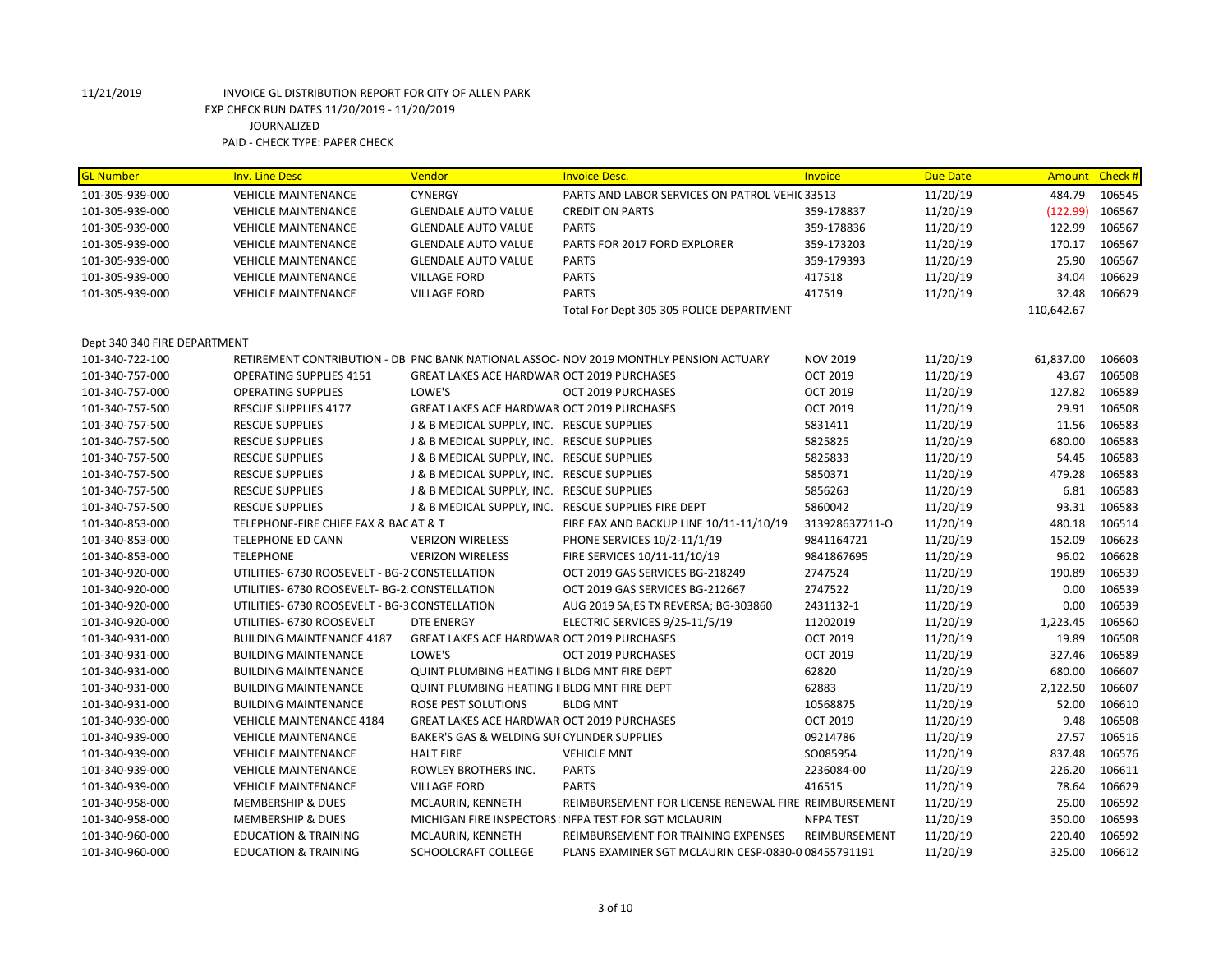| <b>GL Number</b>                          | <b>Inv. Line Desc</b>                                                 | Vendor                                            | <b>Invoice Desc.</b>                                                                    | Invoice         | <b>Due Date</b> | Amount Check # |        |
|-------------------------------------------|-----------------------------------------------------------------------|---------------------------------------------------|-----------------------------------------------------------------------------------------|-----------------|-----------------|----------------|--------|
| 101-340-961-000                           | <b>FIRE PREVENTION 4150</b>                                           | <b>GREAT LAKES ACE HARDWAR OCT 2019 PURCHASES</b> |                                                                                         | <b>OCT 2019</b> | 11/20/19        | 50.47          | 106508 |
|                                           |                                                                       |                                                   | Total For Dept 340 340 FIRE DEPARTMENT                                                  |                 |                 | 70,858.53      |        |
|                                           |                                                                       |                                                   |                                                                                         |                 |                 |                |        |
| Dept 445 445 DEPARTMENT OF PUBLIC SERVICE |                                                                       |                                                   |                                                                                         |                 |                 |                |        |
| 101-445-722-100                           |                                                                       |                                                   | RETIREMENT CONTRIBUTION - DB- PNC BANK NATIONAL ASSOC- NOV 2019 MONTHLY PENSION ACTUARY | <b>NOV 2019</b> | 11/20/19        | 21,038.00      | 106603 |
| 101-445-751-000                           | <b>GASOLINE</b>                                                       | <b>CORRIGAN OIL CO</b>                            | <b>SUPPLIES</b>                                                                         | 6931041-IN      | 11/20/19        | 6,090.10       | 106543 |
| 101-445-751-000                           | GASOLINE                                                              | <b>CORRIGAN OIL CO</b>                            | <b>SUPPLIES</b>                                                                         | 6905504-IN      | 11/20/19        | 6,160.70       | 106543 |
| 101-445-751-000                           | <b>GASOLINE</b>                                                       | RKA PETROLEUM                                     | <b>SUPPLIES</b>                                                                         | 0194742         | 11/20/19        | 11,920.75      | 106608 |
| 101-445-757-000                           | <b>OPERATING SUPPLIES 4141</b>                                        | <b>GREAT LAKES ACE HARDWAR OCT 2019 PURCHASES</b> |                                                                                         | <b>OCT 2019</b> | 11/20/19        | 89.64          | 106508 |
| 101-445-757-000                           | <b>OPERATING SUPPLIES</b>                                             | LOWE'S                                            | OCT 2019 PURCHASES                                                                      | <b>OCT 2019</b> | 11/20/19        | 40.80          | 106589 |
| 101-445-768-000                           | <b>UNIFORMS</b>                                                       | CINTAS CORP. #0721                                | OCT 2019 UNIFORM SERVICES DPS                                                           | 4031562988      | 11/20/19        | 63.79          | 106534 |
| 101-445-768-000                           | <b>UNIFORMS</b>                                                       | CINTAS CORP. #0721                                | OCT 2019 UNIFORM SERVICES DPS DEPT                                                      | 4032128165      | 11/20/19        | 66.76          | 106534 |
| 101-445-768-000                           | <b>UNIFORMS</b>                                                       | CINTAS CORP. #0721                                | OCT 2019 UNIFORM SERVICES DPS DEPT                                                      | 4032665966      | 11/20/19        | 66.76          | 106534 |
| 101-445-768-000                           | <b>UNIFORMS</b>                                                       | CINTAS CORP. #0721                                | OCT 2019 UNIFORM SERVICES DPS DEPT                                                      | 4033216247      | 11/20/19        | 66.76          | 106534 |
| 101-445-768-000                           | <b>UNIFORMS</b>                                                       | CINTAS CORP. #0721                                | OCT 2019 UNIFORM SERVICES DPS                                                           | 4033784183      | 11/20/19        | 66.76          | 106534 |
| 101-445-853-000                           | TELEPHONE ROY SHIPMAN                                                 | <b>VERIZON WIRELESS</b>                           | PHONE SERVICES 10/2-11/1/19                                                             | 9841164721      | 11/20/19        | 103.89         | 106623 |
| 101-445-920-000                           | UTILITIES 10777 PELHAM                                                | <b>DTE ENERGY</b>                                 | ELECTRIC SERVICES 9/25-11/5/19                                                          | 11202019        | 11/20/19        | 588.39         | 106560 |
| 101-445-920-000                           | UTILITIES GARAGE APT R OCT                                            | <b>DTE ENERGY</b>                                 | GAS SERVICES APT R 16850 SOUTHFIELD SEPT-(11202019                                      |                 | 11/20/19        | 191.82         | 106563 |
| 101-445-926-000                           | UTILITES 16430 ECORSE                                                 | <b>DTE ENERGY</b>                                 | ELECTRIC SERVICES 9/25-11/5/19                                                          | 11202019        | 11/20/19        | 129.26         | 106560 |
| 101-445-926-000                           | STREET LIGHTING- 15501 PHILOMI DTE ENERGY                             |                                                   | STREETLIGHT SERVICES 9/12-11/8/19                                                       | 11202019        | 11/20/19        | 28,028.16      | 106562 |
| 101-445-931-000                           | <b>BUILDING MAINTENANCE 4197</b>                                      | <b>GREAT LAKES ACE HARDWAR OCT 2019 PURCHASES</b> |                                                                                         | <b>OCT 2019</b> | 11/20/19        | 57.52          | 106508 |
| 101-445-931-000                           | <b>BUILDING MAINTENANCE</b>                                           | <b>DOWNRIVER REFRIGERATION PARTS</b>              |                                                                                         | 1722149         | 11/20/19        | 115.56         | 106554 |
| 101-445-931-000                           | <b>BUILDING MAINTENANCE</b>                                           | LOWE'S                                            | OCT 2019 PURCHASES                                                                      | <b>OCT 2019</b> | 11/20/19        | 170.05         | 106589 |
| 101-445-934-000                           | EQUIPMENT MAINTENANCE 4192 GREAT LAKES ACE HARDWAR OCT 2019 PURCHASES |                                                   |                                                                                         | <b>OCT 2019</b> | 11/20/19        | 3.79           | 106508 |
| 101-445-934-000                           | <b>EQUIPMENT MAINTENANCE</b>                                          | CDW GOVERNMENT, LLC                               | IT EQUIPMENT MNT                                                                        | <b>VNZ8198</b>  | 11/20/19        | 308.74         | 106529 |
| 101-445-934-000                           | <b>EQUIPMENT MAINTENANCE</b>                                          | CORE & MAIN LP                                    | <b>PARTS</b>                                                                            | L346736         | 11/20/19        | 200.00         | 106541 |
| 101-445-934-000                           | <b>EQUIPMENT MAINTENANCE</b>                                          | CORE & MAIN LP                                    | <b>PARTS</b>                                                                            | L346761         | 11/20/19        | 815.92         | 106541 |
| 101-445-934-000                           | EQUIPMENT MAINTENANCE                                                 | D & L GARDEN CENTER, INC. SUPPLIES                |                                                                                         | 10326           | 11/20/19        | 69.98          | 106546 |
| 101-445-934-000                           | <b>EQUIPMENT MAINTENANCE</b>                                          |                                                   | D & L GARDEN CENTER, INC. SUPPLIES WITH CREDIT ADJUSTMENTS                              | 10329           | 11/20/19        | 8.00           | 106546 |
| 101-445-934-500                           | <b>COMPUTER BREAK-FIX</b>                                             | CDW GOVERNMENT, LLC                               | IT EQUIPMENT MNT                                                                        | <b>VRD7995</b>  | 11/20/19        | 31.26          | 106529 |
| 101-445-939-000                           | <b>VEHICLE MAINTENANCE 4140</b>                                       | <b>GREAT LAKES ACE HARDWAR OCT 2019 PURCHASES</b> |                                                                                         | <b>OCT 2019</b> | 11/20/19        | 43.22          | 106508 |
| 101-445-939-000                           | <b>VEHICLE MAINTENANCE</b>                                            | BAKER'S GAS & WELDING SUI CYLINDER SUPPLIES       |                                                                                         | 09214786        | 11/20/19        | 27.57          | 106516 |
| 101-445-939-000                           | <b>VEHICLE MAINTENANCE</b>                                            | <b>BARGAIN TIRE CO</b>                            | TIRES FOR COURT PICKUP                                                                  | 1267            | 11/20/19        | 650.00         | 106517 |
| 101-445-939-000                           | <b>VEHICLE MAINTENANCE</b>                                            | BELL EQUIPMENT CO.                                | <b>PARTS</b>                                                                            | 0162094         | 11/20/19        | 103.37         | 106518 |
| 101-445-939-000                           | <b>VEHICLE MAINTENANCE</b>                                            | BELL EQUIPMENT CO.                                | <b>PARTS</b>                                                                            | 0161714         | 11/20/19        | 333.10         | 106518 |
| 101-445-939-000                           | <b>VEHICLE MAINTENANCE</b>                                            | <b>CANNON EQUIPMENT</b>                           | <b>PARTS</b>                                                                            | 51234           | 11/20/19        | 1,600.00       | 106524 |
| 101-445-939-000                           | <b>VEHICLE MAINTENANCE</b>                                            | <b>CERTIFIED ALIGNMENT &amp; SUS PARTS</b>        |                                                                                         | W57980          | 11/20/19        | 3,162.40       | 106531 |
| 101-445-939-000                           | <b>VEHICLE MAINTENANCE</b>                                            | <b>GLENDALE AUTO VALUE</b>                        | <b>PARTS</b>                                                                            | 359-179222      | 11/20/19        | 4.99           | 106567 |
| 101-445-939-000                           | <b>VEHICLE MAINTENANCE</b>                                            | <b>GLENDALE AUTO VALUE</b>                        | <b>PARTS</b>                                                                            | 359-179010      | 11/20/19        | 119.98         | 106567 |
| 101-445-939-000                           | <b>VEHICLE MAINTENANCE</b>                                            | <b>GLENDALE AUTO VALUE</b>                        | <b>PARTS</b>                                                                            | 359-179664      | 11/20/19        | 9.29           | 106567 |
| 101-445-939-000                           | <b>VEHICLE MAINTENANCE</b>                                            | <b>GTEC TRUCK EQUIPMENT</b>                       | <b>PARTS</b>                                                                            | 62806           | 11/20/19        | 280.00         | 106572 |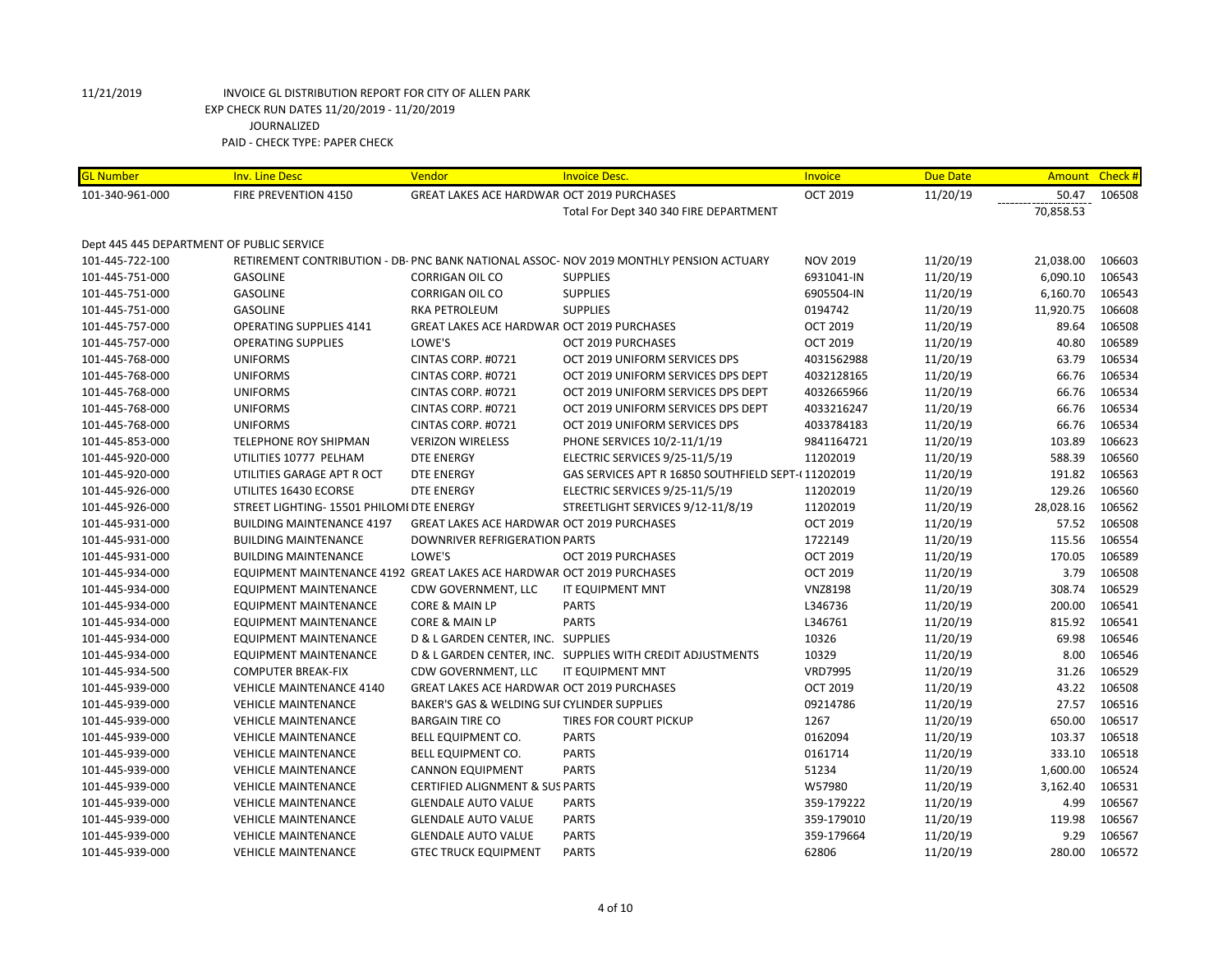| <b>GL Number</b>                       | <b>Inv. Line Desc</b>                                                 | Vendor                                            | <b>Invoice Desc.</b>                                                                   | Invoice         | <b>Due Date</b> | Amount Check # |        |
|----------------------------------------|-----------------------------------------------------------------------|---------------------------------------------------|----------------------------------------------------------------------------------------|-----------------|-----------------|----------------|--------|
| 101-445-939-000                        | <b>VEHICLE MAINTENANCE</b>                                            | ROWLEY BROTHERS INC.                              | <b>PARTS</b>                                                                           | 2236084-00      | 11/20/19        | 226.20         | 106611 |
| 101-445-939-000                        | <b>VEHICLE MAINTENANCE</b>                                            | <b>VILLAGE FORD</b>                               | PARTS AND LABOR ON 2018 FORD ESCAPE                                                    | 189418          | 11/20/19        | 668.16         | 106629 |
| 101-445-939-000                        | <b>VEHICLE MAINTENANCE</b>                                            | WINDER POLICE EQUIPMENT PARTS                     |                                                                                        | 192037          | 11/20/19        | 425.60         | 106633 |
|                                        |                                                                       |                                                   | Total For Dept 445 445 DEPARTMENT OF PUBLIC SERVICE                                    |                 |                 | 84,147.04      |        |
|                                        |                                                                       |                                                   |                                                                                        |                 |                 |                |        |
| Dept 707 707 PARKS & REC               |                                                                       |                                                   |                                                                                        |                 |                 |                |        |
| 101-707-783-000                        | PARK SUPPLIES 4131                                                    | <b>GREAT LAKES ACE HARDWAR OCT 2019 PURCHASES</b> |                                                                                        | <b>OCT 2019</b> | 11/20/19        | 20.69          | 106508 |
| 101-707-784-000                        | <b>PARK SERVICES 4132</b>                                             | <b>GREAT LAKES ACE HARDWAR OCT 2019 PURCHASES</b> |                                                                                        | <b>OCT 2019</b> | 11/20/19        | 271.94         | 106508 |
| 101-707-784-000                        | PARK SERVICES- HUMPTY DUMPTY VERIZON WIRELESS                         |                                                   | PHONE SERVICES 10/2-11/1/19                                                            | 9841164721      | 11/20/19        | 121.34         | 106623 |
| 101-707-920-000                        | UTILITIES-6615 ROOSEVELT- BG-21 CONSTELLATION                         |                                                   | OCT 2019 GAS SERVICES BG-218248                                                        | 2747523         | 11/20/19        | 8.09           | 106539 |
| 101-707-920-000                        | UTILITIES- 4320 LAURENCE- BG-21 CONSTELLATION                         |                                                   | OCT 2019 GAS SERVICES BG-218159                                                        | 2747528         | 11/20/19        | 0.00           | 106539 |
| 101-707-920-000                        | UTILITIES 6295 WINONA                                                 | <b>DTE ENERGY</b>                                 | ELECTRIC SERVICES 9/25-11/5/19                                                         | 11202019        | 11/20/19        | 860.79         | 106560 |
| 101-707-925-800                        | <b>SMART TRANS 1 PAT</b>                                              | <b>VERIZON WIRELESS</b>                           | PHONE SERVICES 10/2-11/1/19                                                            | 9841164721      | 11/20/19        | 475.11         | 106623 |
| 101-707-939-000                        | <b>VEHICLE MAINTENANCE 4176</b>                                       | <b>GREAT LAKES ACE HARDWAR OCT 2019 PURCHASES</b> |                                                                                        | <b>OCT 2019</b> | 11/20/19        | 18.21          | 106508 |
| 101-707-939-000                        | <b>VEHICLE MAINTENANCE</b>                                            | BAKER'S GAS & WELDING SUI CYLINDER SUPPLIES       |                                                                                        | 09214786        | 11/20/19        | 27.57          | 106516 |
| 101-707-939-000                        | <b>VEHICLE MAINTENANCE</b>                                            | <b>CLASSIC AUTO WASH INC.</b>                     | OCT 2019 CAR SERVICES                                                                  | 1891            | 11/20/19        | 15.60          | 106537 |
| 101-707-962-000                        | MISCELLANEOUS 4165                                                    | <b>GREAT LAKES ACE HARDWAR OCT 2019 PURCHASES</b> |                                                                                        | <b>OCT 2019</b> | 11/20/19        | 4.74           | 106508 |
|                                        |                                                                       |                                                   | Total For Dept 707 707 PARKS & REC                                                     |                 |                 | 1,824.08       |        |
|                                        |                                                                       |                                                   |                                                                                        |                 |                 |                |        |
| Dept 751 751 COMMUNITY CENTER          |                                                                       |                                                   |                                                                                        |                 |                 |                |        |
| 101-751-757-000                        | <b>OPERATING SUPPLIES</b>                                             | CORRIGAN OIL CO                                   | PROPANE ICE ARENA                                                                      | 362072-IN       | 11/20/19        | 38.00          | 106543 |
| 101-751-757-000                        | <b>OPERATING SUPPLIES</b>                                             | GORDON FOOD SERV.                                 | <b>SUPPLIES</b>                                                                        | 917066842       | 11/20/19        | 11.94          | 106569 |
| 101-751-757-000                        | <b>OPERATING SUPPLIES</b>                                             | GORDON FOOD SERV.                                 | <b>SUPPLIES</b>                                                                        | 846152593       | 11/20/19        | 244.26         | 106569 |
| 101-751-757-000                        | <b>OPERATING SUPPLIES</b>                                             | GORDON FOOD SERV.                                 | <b>SUPPLIES</b>                                                                        | 846152622       | 11/20/19        | 24.98          | 106569 |
| 101-751-757-000                        | <b>OPERATING SUPPLIES</b>                                             | PARK ATHLETIC SUPPLY                              | SUPPLIES FOR COMM CTR                                                                  | 181156          | 11/20/19        | 62.50          | 106598 |
| 101-751-816-000                        | PROF. SERV. - OTHER                                                   |                                                   | JERRY COHEN ELITE LAB INC NOV 2019 COOLING TREATMENT                                   | 7856            | 11/20/19        | 200.00         | 106584 |
| 101-751-920-000                        | UTILITIES-15800 WHITE STREET- B CONSTELLATION                         |                                                   | OCT 2019 GAS SERVICES BG-212668                                                        | 2747521         | 11/20/19        | 2,647.07       | 106539 |
| 101-751-920-000                        | UTILITIES COMM CENTER                                                 | DTE ENERGY                                        | STREETLIGHT SERVICES 9/12-11/8/19                                                      | 11202019        | 11/20/19        | 24,481.82      | 106562 |
| 101-751-931-000                        | <b>BUILDING MAINTENANCE 4159</b>                                      | <b>GREAT LAKES ACE HARDWAR OCT 2019 PURCHASES</b> |                                                                                        | <b>OCT 2019</b> | 11/20/19        | 181.39         | 106508 |
| 101-751-931-000                        | <b>BUILDING MAINTENANCE</b>                                           | LOWE'S                                            | OCT 2019 PURCHASES                                                                     | <b>OCT 2019</b> | 11/20/19        | 25.82          | 106589 |
| 101-751-934-000                        | EQUIPMENT MAINTENANCE 4168 GREAT LAKES ACE HARDWAR OCT 2019 PURCHASES |                                                   |                                                                                        | <b>OCT 2019</b> | 11/20/19        | 46.53          | 106508 |
|                                        |                                                                       |                                                   | Total For Dept 751 751 COMMUNITY CENTER                                                |                 |                 | 27,964.31      |        |
| Dept 803 HISTORICAL                    |                                                                       |                                                   |                                                                                        |                 |                 |                |        |
| 101-803-920-000                        | UTILITIES-15504 ENGLEWOOD- BC CONSTELLATION                           |                                                   | OCT 2019 GAS SERVICES BG-218253                                                        | 2747527         | 11/20/19        | 2.09           | 106539 |
| 101-803-920-000                        | UTILITIES HISTORICAL                                                  | <b>DTE ENERGY</b>                                 | ELECTRIC SERVICES 9/25-11/5/19                                                         | 11202019        | 11/20/19        | 119.34         | 106560 |
|                                        |                                                                       |                                                   | Total For Dept 803 HISTORICAL                                                          |                 |                 | 121.43         |        |
|                                        |                                                                       |                                                   |                                                                                        |                 |                 |                |        |
| Dept 864 864 RETIREE/ACTIVE HEALTHCARE |                                                                       |                                                   |                                                                                        |                 |                 |                |        |
| 101-864-722-100                        |                                                                       |                                                   | RETIREMENT CONTRIBUTION - GF PNC BANK NATIONAL ASSOC- NOV 2019 MONTHLY PENSION ACTUARY | <b>NOV 2019</b> | 11/20/19        | 9,318.00       | 106603 |
|                                        |                                                                       |                                                   | Total For Dept 864 864 RETIREE/ACTIVE HEALTHCARE                                       |                 |                 | 9,318.00       |        |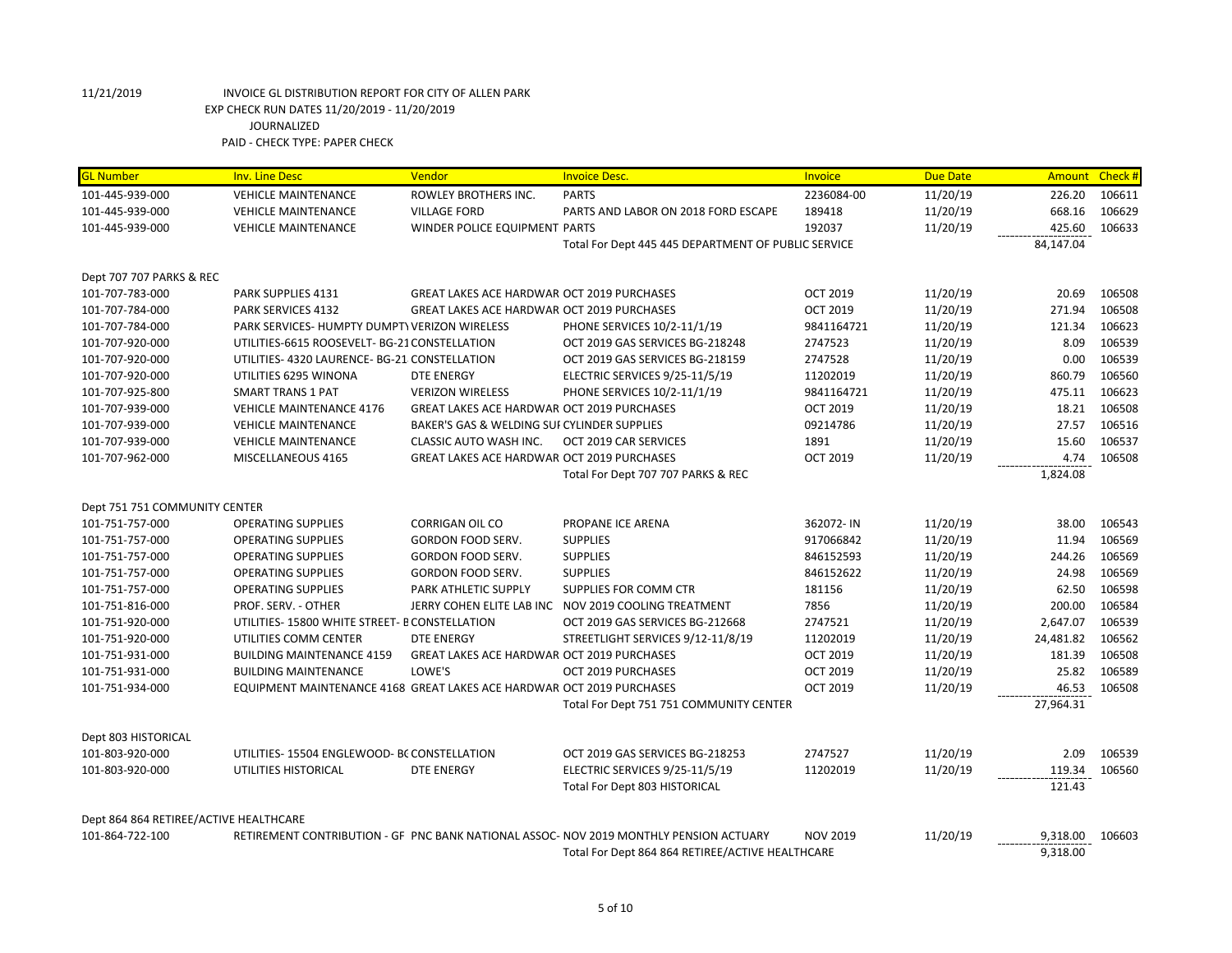| <b>GL Number</b>                | <b>Inv. Line Desc</b>                                                              | Vendor                      | <b>Invoice Desc.</b>                                                      | Invoice    | <b>Due Date</b> | Amount Check # |        |
|---------------------------------|------------------------------------------------------------------------------------|-----------------------------|---------------------------------------------------------------------------|------------|-----------------|----------------|--------|
|                                 |                                                                                    |                             | Total For Fund 101 GENERAL FUND                                           |            |                 | 560,215.07     |        |
| Fund 202 MAJOR STREET FUND      |                                                                                    |                             |                                                                           |            |                 |                |        |
| Dept 478 WINTER MAINTENANCE     |                                                                                    |                             |                                                                           |            |                 |                |        |
| 202-478-757-000                 | <b>OPERATING SUPPLIES</b>                                                          | DETROIT SALT COMPANY        | <b>SUPPLIES</b>                                                           | S120-01077 | 11/20/19        | 1,360.43       | 106549 |
| 202-478-757-000                 | <b>OPERATING SUPPLIES</b>                                                          | <b>DETROIT SALT COMPANY</b> | <b>ROCK SALT</b>                                                          | S120-00984 | 11/20/19        | 5,532.45       | 106549 |
| 202-478-757-000                 | <b>OPERATING SUPPLIES</b>                                                          | DETROIT SALT COMPANY        | <b>ROCK SALT</b>                                                          | S120-00955 | 11/20/19        | 5,569.58       | 106549 |
| 202-478-757-000                 | <b>OPERATING SUPPLIES</b>                                                          | DETROIT SALT COMPANY        | ROCK SALT 11/8/19                                                         | S120-01019 | 11/20/19        | 1,387.93       | 106549 |
|                                 |                                                                                    |                             | Total For Dept 478 WINTER MAINTENANCE                                     |            |                 | 13,850.39      |        |
| Dept 479 PRESERVATION - STREETS |                                                                                    |                             |                                                                           |            |                 |                |        |
| 202-479-801-205                 | <b>SECTIONING</b>                                                                  | SAVONE CEMENT, INC.         | ROAD PAVEMENT MAJOR ROADS                                                 | 10317-434  | 11/20/19        | 33,900.00      | 106503 |
| 202-479-820-000                 | ENGINEERING                                                                        |                             | PROFESSIONAL SERVICE IND I CONCRETE INSPECTIONS 10/31/19                  | 00670206   | 11/20/19        | 3,181.28       | 106606 |
| 202-479-820-000                 | ENGINEERING                                                                        | <b>BUCCILLI GROUP, LLC</b>  | INSPECTION SERVICES LOCAL STREET 10/21-10 3727                            |            | 11/20/19        | 4,212.00       | 106635 |
|                                 |                                                                                    |                             | Total For Dept 479 PRESERVATION - STREETS                                 |            |                 | 41,293.28      |        |
| Dept 505 CONSTRUCTION - STREETS |                                                                                    |                             |                                                                           |            |                 |                |        |
| 202-505-805-001                 | WAYNE COUNTY PROJECTS                                                              |                             | WAYNE COUNTY - ACCTS. REI WO47021 PELHAM FINAL ALLEN TO WICK              | 300965     | 11/20/19        | 217.01         | 106631 |
|                                 |                                                                                    |                             | Total For Dept 505 CONSTRUCTION - STREETS                                 |            |                 | 217.01         |        |
|                                 |                                                                                    |                             | Total For Fund 202 MAJOR STREET FUND                                      |            |                 | 55,360.68      |        |
| Fund 203 LOCAL STREET FUND      |                                                                                    |                             |                                                                           |            |                 |                |        |
| Dept 478 WINTER MAINTENANCE     |                                                                                    |                             |                                                                           |            |                 |                |        |
| 203-478-757-000                 | <b>OPERATING SUPPLIES</b>                                                          | DETROIT SALT COMPANY        | <b>SUPPLIES</b>                                                           | S120-01077 | 11/20/19        | 1,360.42       | 106549 |
| 203-478-757-000                 | <b>OPERATING SUPPLIES</b>                                                          | DETROIT SALT COMPANY        | <b>ROCK SALT</b>                                                          | S120-00984 | 11/20/19        | 5,532.45       | 106549 |
| 203-478-757-000                 | <b>OPERATING SUPPLIES</b>                                                          | DETROIT SALT COMPANY        | <b>ROCK SALT</b>                                                          | S120-00955 | 11/20/19        | 5,569.57       | 106549 |
| 203-478-757-000                 | <b>OPERATING SUPPLIES</b>                                                          | <b>DETROIT SALT COMPANY</b> | ROCK SALT 11/8/19                                                         | S120-01019 | 11/20/19        | 1,387.92       | 106549 |
|                                 |                                                                                    |                             | Total For Dept 478 WINTER MAINTENANCE                                     |            |                 | 13,850.36      |        |
| Dept 479 PRESERVATION - STREETS |                                                                                    |                             |                                                                           |            |                 |                |        |
| 203-479-801-200                 | MILLAGE - CONSTRUCTION                                                             |                             | GV CEMENT CONTRACTING C JOB AP-125 PAVEMENT REPLACEMENT PMT #2 JOB AP-125 |            | 11/20/19        | 64,640.85      | 106573 |
| 203-479-801-205                 | SECTIONING - PRESERVATION                                                          | SAVONE CEMENT, INC.         | PARKING LOT RECONSTRUCTION                                                | 10317-430  | 11/20/19        | 97,323.00      | 106503 |
| 203-479-801-205                 | SECTIONING - PRESERVATION                                                          | SAVONE CEMENT, INC.         | REPLACE ROAD PAVEMENT WITH MDOT GRADI 10317-433                           |            | 11/20/19        | 39,900.00      | 106503 |
| 203-479-801-215                 | PROF'L SERVICES - NON-MOTORIZI DOMINIC GAGLIO CONSTRUC SECT 1 & 2 SIDEWALK REPAIRS |                             |                                                                           | 11854      | 11/20/19        | 21,416.50      | 106553 |
| 203-479-801-220                 | PROF'L SERVICES - TREES                                                            | T-N-T TREE SERVICE INC      | REMOVAL AND CLEAN UP TREES 9299 QUANDT 600188                             |            | 11/20/19        | 3,000.00       | 106618 |
| 203-479-801-220                 | PROF'L SERVICES -TREES                                                             | T-N-T TREE SERVICE INC      | REMOVAL AND CLEAN UP FOR TREES BECKER 8 600190                            |            | 11/20/19        | 4,500.00       | 106618 |
|                                 |                                                                                    |                             | Total For Dept 479 PRESERVATION - STREETS                                 |            |                 | 230,780.35     |        |
|                                 |                                                                                    |                             | Total For Fund 203 LOCAL STREET FUND                                      |            |                 | 244,630.71     |        |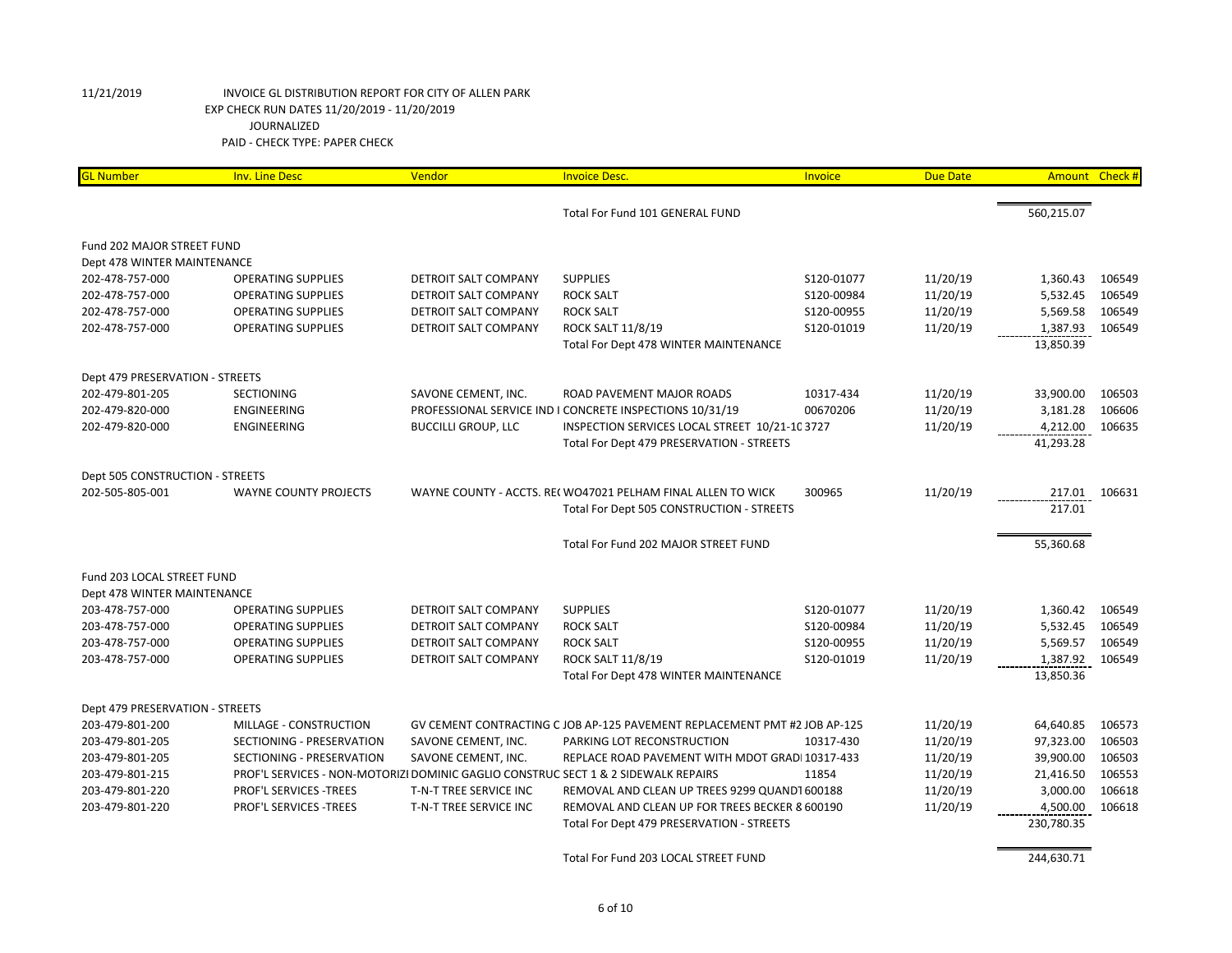| <b>GL Number</b>                 | <b>Inv. Line Desc</b>                          | Vendor                                                         | <b>Invoice Desc.</b>                                                                    | <b>Invoice</b>  | <b>Due Date</b> |           | Amount Check # |
|----------------------------------|------------------------------------------------|----------------------------------------------------------------|-----------------------------------------------------------------------------------------|-----------------|-----------------|-----------|----------------|
| Fund 249 BUILDING FUND           |                                                |                                                                |                                                                                         |                 |                 |           |                |
| Dept 371 371 BUILDING DEPARTMENT |                                                |                                                                |                                                                                         |                 |                 |           |                |
| 249-371-722-100                  |                                                |                                                                | RETIREMENT CONTRIBUTION- DB I PNC BANK NATIONAL ASSOC- NOV 2019 MONTHLY PENSION ACTUARY | <b>NOV 2019</b> | 11/20/19        | 5,208.00  | 106603         |
| 249-371-821-000                  | MECHANICAL INSPECTIONS                         | CARNILL, STEVE                                                 | OCT 2019 MECHANICAL INSPECTIONS                                                         | <b>OCT 2019</b> | 11/20/19        | 4,091.50  | 106527         |
| 249-371-822-000                  | PLUMBING INSPECTIONS                           | HALASH, JEROME                                                 | OCT 2019 PLUMBING INSPECTIONS                                                           | <b>OCT 2019</b> | 11/20/19        | 1,400.00  | 106577         |
| 249-371-822-000                  | PLUMBING INSPECTIONS                           | HALASH, JEROME                                                 | PERMIT CHARGED FOR HOTEL                                                                | <b>REFUND</b>   | 11/20/19        | 3,745.00  | 106577         |
| 249-371-822-500                  | <b>ELECTRICAL INSPECTIONS</b>                  | CARY, KENNETH                                                  | OCT 2019 ELECTRICAL INSPECTIONS                                                         | <b>OCT 2019</b> | 11/20/19        | 160.00    | 106525         |
| 249-371-853-000                  | <b>TELEPHONE MATT BAKER</b>                    | <b>VERIZON WIRELESS</b>                                        | PHONE SERVICES 10/2-11/1/19                                                             | 9841164721      | 11/20/19        | 232.12    | 106623         |
| 249-371-853-000                  | <b>TELEPHONE</b>                               | <b>VERIZON WIRELESS</b>                                        | ORDINANCES BLDG SERVICES 10/11-11/10/19                                                 | 9841916690      | 11/20/19        | 108.12    | 106626         |
| 249-371-935-000                  | COMPUTER SOFTWARE MAINTEN/ CDW GOVERNMENT, LLC |                                                                | <b>IT EQUIPMENT MNT</b>                                                                 | VDZ9520         | 11/20/19        | 379.05    | 106529         |
| 249-371-935-000                  |                                                | COMPUTER SOFTWARE MAINTEN/ SOUTHERN MICHIGAN INFOR IT SERVICES |                                                                                         | 3889            | 11/20/19        | 200.00    | 106614         |
| 249-371-963-000                  | PROFESSIONAL SVCS                              |                                                                | CARLISLE/WORTMAN ASSOC OCT 2019 17218 ECORSE RD VARIANCE                                | 2154810         | 11/20/19        | 332.50    | 106528         |
| 249-371-963-000                  | PROFESSIONAL SVCS                              | CARLISLE/WORTMAN ASSOC OCT 2019 RETAINER FEE'S                 |                                                                                         | 2154811         | 11/20/19        | 4,000.00  | 106528         |
|                                  |                                                |                                                                | Total For Dept 371 371 BUILDING DEPARTMENT                                              |                 |                 | 19,856.29 |                |
|                                  |                                                |                                                                |                                                                                         |                 |                 |           |                |
|                                  |                                                |                                                                | Total For Fund 249 BUILDING FUND                                                        |                 |                 | 19,856.29 |                |
| Fund 250 DDA OPERATING           |                                                |                                                                |                                                                                         |                 |                 |           |                |
| Dept 000                         |                                                |                                                                |                                                                                         |                 |                 |           |                |
| 250-000-826-000                  | <b>LEGAL SERVICES</b>                          | MILLER & MILLER, P.C.                                          | OCT 2019 RETAINER SERVICES                                                              | A103119         | 11/20/19        | 1,250.00  | 106594         |
| 250-000-920-000                  | <b>UTILITIES</b>                               | DTE ENERGY                                                     | PARKING LOT LIGHTS 10/5-11/4/19                                                         | 910006782213    | 11/20/19        | 88.67     | 106555         |
| 250-000-920-000                  | <b>UTILITIES</b>                               | <b>DTE ENERGY</b>                                              | SERVICES 5951 ALLEN RD 10/4-11/1/19                                                     | 910007536998    | 11/20/19        | 206.35    | 106556         |
| 250-000-920-000                  | <b>UTILITIES</b>                               | <b>DTE ENERGY</b>                                              | PARKING LOT LIGHTS 17425 ECORSE 10/11-11/ 910007536873                                  |                 | 11/20/19        | 28.58     | 106557         |
| 250-000-920-000                  | <b>UTILITIES</b>                               | DTE ENERGY                                                     | SERVICES 6543 ALLEN 10/4-11/1/19                                                        | 910021109236    | 11/20/19        | 52.01     | 106558         |
| 250-000-920-000                  | <b>UTILITIES</b>                               | <b>DTE ENERGY</b>                                              | 15500 BEATRICE PARKING LOT LIGHTS 10/4-11 910005331970                                  |                 | 11/20/19        | 394.81    | 106559         |
| 250-000-931-000                  | <b>BUILDING MAINTENANCE</b>                    | <b>HADDIX ELECTRIC</b>                                         | PNC EMERGENCY COVER REPLACEMENT                                                         | 9799            | 11/20/19        | 380.00    | 106575         |
| 250-000-960-000                  | MARKETING/PROMOTIONS                           | THE HAYBALL GROUP, LLC                                         | 2019 FM MARKET MANAGER                                                                  | 39              | 11/20/19        | 2,000.00  | 106578         |
| 250-000-960-000                  | MARKETING/PROMOTIONS                           | MISTOR, HAILEY                                                 | 2019 SEASONAL VENDOR CASH BACK AGREEMI 2019                                             |                 | 11/20/19        | 100.00    | 106595         |
| 250-000-960-000                  | MARKETING/PROMOTIONS                           | <b>STEPHENS, NORRIS</b>                                        | SEASONAL VENDOR CASH BACK AGREEMENT 2019                                                |                 | 11/20/19        | 100.00    | 106615         |
|                                  |                                                |                                                                | Total For Dept 000                                                                      |                 |                 | 4,600.42  |                |
|                                  |                                                |                                                                | Total For Fund 250 DDA OPERATING                                                        |                 |                 | 4,600.42  |                |
| Fund 271 LIBRARY                 |                                                |                                                                |                                                                                         |                 |                 |           |                |
| Dept 000                         |                                                |                                                                |                                                                                         |                 |                 |           |                |
| 271-000-728-000                  | OFFICE SUPPLIES 4154                           | <b>GREAT LAKES ACE HARDWAR OCT 2019 PURCHASES</b>              |                                                                                         | <b>OCT 2019</b> | 11/20/19        | 21.06     | 106508         |
| 271-000-728-000                  | <b>OFFICE SUPPLIES</b>                         | DEMCO, INC.                                                    | MISC SUPPLIES FOR LIBRARY                                                               | 6713301         | 11/20/19        | 353.55    | 106548         |
| 271-000-757-000                  | <b>OPERATING SUPPLIES 4198</b>                 | GREAT LAKES ACE HARDWAR OCT 2019 PURCHASES                     |                                                                                         | <b>OCT 2019</b> | 11/20/19        | 10.90     | 106508         |
| 271-000-757-000                  | <b>OPERATING SUPPLIES</b>                      | SWINEHART, BRANDI                                              | REIMBURSEMENT SUPPLIES & MILEAGE FOR LII REIMBURSEMENT                                  |                 | 11/20/19        | 187.82    | 106617         |
| 271-000-827-000                  | <b>LIBRARY SERVICES</b>                        | AWE DIGITAL LEARNING SOLL COMPUTERS FOR LIBRARY                |                                                                                         | ALMI19001-2     | 11/20/19        | 7,499.00  | 106515         |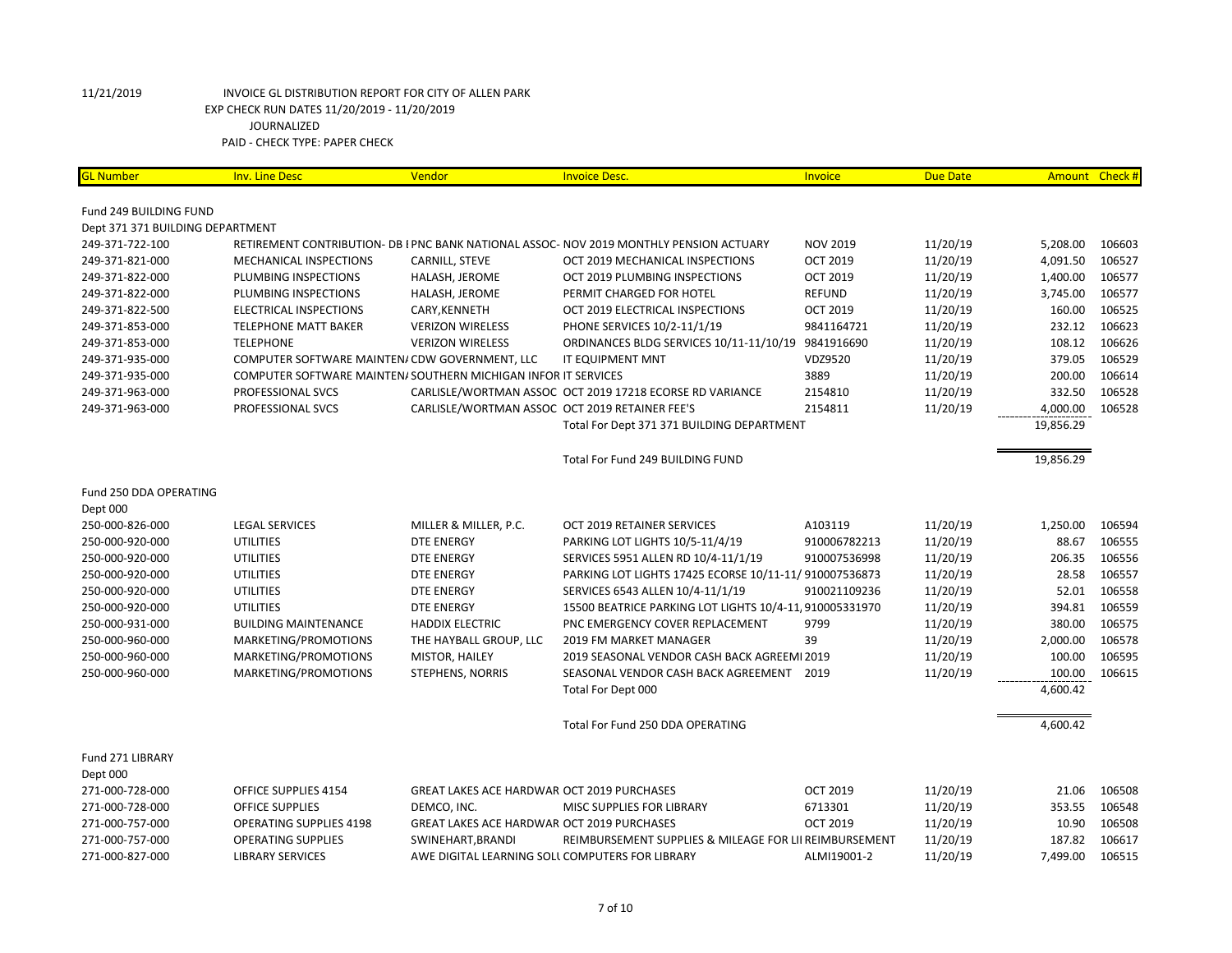| <b>GL Number</b>       | <b>Inv. Line Desc</b>                            | Vendor                                           | <b>Invoice Desc.</b>                                                      | Invoice           | <b>Due Date</b> | <b>Amount</b> | Check # |
|------------------------|--------------------------------------------------|--------------------------------------------------|---------------------------------------------------------------------------|-------------------|-----------------|---------------|---------|
| 271-000-827-000        | <b>LIBRARY SERVICES</b>                          |                                                  | PIPER MOUNTAIN WEBS LLC WEBSITE HOSTING 11/1/19-10/30/20                  | 3652              | 11/20/19        | 600.00        | 106601  |
| 271-000-827-000        | <b>LIBRARY SERVICES</b>                          | UNIQUE MANAGEMENT SERV OCT 2019 PLACEMENTS       |                                                                           | 561388            | 11/20/19        | 62.65         | 106621  |
| 271-000-828-000        | <b>MATERIALS</b>                                 | <b>NINER ERICA</b>                               | REIMBURSEMENT ON SUPPLIES                                                 | REIMBURSEMENT     | 11/20/19        | 714.12        | 106597  |
| 271-000-920-000        | <b>UTILITIES</b>                                 | <b>ALLEN PARK WATER</b>                          | WATER SERVICES LIBRARY 7/1-10/1/19                                        | 390-AL081-00- OCT | 11/20/19        | 578.04        | 106512  |
| 271-000-920-000        | UTILITIES-8100 ALLEN RD- BG-218. CONSTELLATION   |                                                  | OCT 2019 GAS SERVICES BG-218250                                           | 2747525           | 11/20/19        | 21.68         | 106539  |
| 271-000-920-000        | UTILITIES 8100 ALLEN RD                          | <b>DTE ENERGY</b>                                | ELECTRIC SERVICES 9/25-11/5/19                                            | 11202019          | 11/20/19        | 1,299.11      | 106560  |
| 271-000-931-000        | <b>BUILDING MAINTENANCE</b>                      |                                                  | COVERALL NORTH AMERICA NOV 2019 COMM CLEANING SERV FOR LIBRAR' 1340265850 |                   | 11/20/19        | 835.00        | 106544  |
| 271-000-931-000        | <b>BUILDING MAINTENANCE</b>                      |                                                  | D & L GARDEN CENTER, INC. LANDSCAPING QUOTE FOR LIBRARY                   | 54688             | 11/20/19        | 1,400.43      | 106546  |
| 271-000-931-000        | <b>BUILDING MAINTENANCE</b>                      | RMG OUTDOOR SERVICES                             | OCT 2019 LAWN SERVICES FOR LIBRARY                                        | 30144             | 11/20/19        | 225.00        | 106609  |
| 271-000-934-000        | <b>EQUIPMENT MAINTENANCE</b>                     | SOUTHERN MICHIGAN INFOR IT SERVICES LIBRARY      |                                                                           | 3912              | 11/20/19        | 80.00         | 106614  |
|                        |                                                  |                                                  | Total For Dept 000                                                        |                   |                 | 13,888.36     |         |
|                        |                                                  |                                                  | Total For Fund 271 LIBRARY                                                |                   |                 | 13,888.36     |         |
| Fund 592 WATER & SEWER |                                                  |                                                  |                                                                           |                   |                 |               |         |
| Dept 600 WATER         |                                                  |                                                  |                                                                           |                   |                 |               |         |
| 592-600-873-000        | <b>MAIN MAINTENANCE</b>                          | A.S.P PLUMBING                                   | WATER METER INSTALL 15625 GARFIELD                                        | 1064              | 11/20/19        | 150.00        | 106513  |
| 592-600-873-000        | <b>MAIN MAINTENANCE</b>                          | A.S.P PLUMBING                                   | WATER METER INSTALL 14904 EUCLID                                          | 1062              | 11/20/19        | 150.00        | 106513  |
| 592-600-873-000        | <b>MAIN MAINTENANCE</b>                          | A.S.P PLUMBING                                   | WATER METER INSTALL 7612 OSAGE                                            | 1063              | 11/20/19        | 150.00        | 106513  |
| 592-600-873-000        | <b>MAIN MAINTENANCE</b>                          | <b>BORE BROTHERS</b>                             | HDD WATER SERVES LEAD REPLACEMENT GARI 1196                               |                   | 11/20/19        | 3,600.00      | 106520  |
| 592-600-873-000        | <b>MAIN MAINTENANCE</b>                          | <b>CORE &amp; MAIN LP</b>                        | <b>PARTS</b>                                                              | L437537           | 11/20/19        | 765.70        | 106541  |
| 592-600-873-000        | <b>MAIN MAINTENANCE</b>                          | <b>CORE &amp; MAIN LP</b>                        | <b>PARTS</b>                                                              | L438892           | 11/20/19        | 182.80        | 106541  |
| 592-600-873-000        | <b>MAIN MAINTENANCE</b>                          | <b>CORE &amp; MAIN LP</b>                        | <b>PARTS</b>                                                              | L443522           | 11/20/19        | 81.00         | 106541  |
| 592-600-873-000        | <b>MAIN MAINTENANCE</b>                          | CORE & MAIN LP                                   | <b>PARTS</b>                                                              | L448236           | 11/20/19        | 96.28         | 106541  |
| 592-600-873-000        | <b>MAIN MAINTENANCE</b>                          | CORE & MAIN LP                                   | <b>SUPPLIES</b>                                                           | L489486           | 11/20/19        | 358.56        | 106541  |
| 592-600-873-000        | <b>MAIN MAINTENANCE</b>                          | <b>CORE &amp; MAIN LP</b>                        | <b>SUPPLIES</b>                                                           | L448222           | 11/20/19        | 1,380.58      | 106541  |
| 592-600-873-000        | <b>MAIN MAINTENANCE</b>                          | CORE & MAIN LP                                   | <b>PARTS</b>                                                              | L451972           | 11/20/19        | 234.22        | 106541  |
| 592-600-873-000        | <b>MAIN MAINTENANCE</b>                          | <b>H&amp;P TECHNOLOGIES INC</b>                  | <b>PARTS</b>                                                              | 8401276           | 11/20/19        | 2,349.94      | 106574  |
| 592-600-873-000        | <b>MAIN MAINTENANCE</b>                          | JOHN D. OSBORNE TRUCKING SAND & DELIVERY         |                                                                           | 092305            | 11/20/19        | 489.65        | 106586  |
| 592-600-873-000        | <b>MAIN MAINTENANCE</b>                          | LOWE'S                                           | OCT 2019 PURCHASES                                                        | <b>OCT 2019</b>   | 11/20/19        | 31.73         | 106589  |
| 592-600-873-000        | <b>MAIN MAINTENANCE</b>                          | MICHIGAN BUSINESS & AUCT SERVICES FOR WATER DEPT |                                                                           | 98263             | 11/20/19        | 14.56         | 106604  |
| 592-600-873-000        | <b>MAIN MAINTENANCE</b>                          | <b>STATE OF MICHIGAN</b>                         | COMMUNITY PUBLIC WATER SUPPLY ANNUAL 761-1041933                          |                   | 11/20/19        | 10,882.41     | 106616  |
| 592-600-939-000        | <b>VEHICLE MAINTENANCE</b>                       | <b>GLENDALE AUTO VALUE</b>                       | <b>PARTS</b>                                                              | 359-178929        | 11/20/19        | 132.02        | 106567  |
| 592-600-939-000        | <b>VEHICLE MAINTENANCE</b>                       | <b>GRAINGER</b>                                  | <b>PARTS</b>                                                              | 9335183894        | 11/20/19        | 6.28          | 106570  |
| 592-600-939-000        | <b>VEHICLE MAINTENANCE</b>                       | LOWE'S                                           | OCT 2019 PURCHASES                                                        | <b>OCT 2019</b>   | 11/20/19        | 138.37        | 106589  |
| 592-600-978-004        | <b>CROSS CONNECTION PROGRAM</b>                  | HYDRO DESIGNS, INC.                              | OCT 2019 CROSS CONNECTION SERVICES                                        | 0054674-IN        | 11/20/19        | 1,500.00      | 106582  |
| 592-600-978-004        | <b>CROSS CONNECTION PROGRAM</b>                  | HYDRO DESIGNS, INC.                              | OCT 2019 CROSS CONNECTION SERVICES RESID 0054443-IN                       |                   | 11/20/19        | 4,934.00      | 106582  |
|                        |                                                  |                                                  | Total For Dept 600 WATER                                                  |                   |                 | 27,628.10     |         |
| Dept 601 601 SEWER     |                                                  |                                                  |                                                                           |                   |                 |               |         |
| 592-601-712-000        | CLOTHING.CLEANING & TECH SKILICINTAS CORP. #0721 |                                                  | UNIFORM SERVICE WATER DEPT                                                | 4031562950        | 11/20/19        | 58.17         | 106534  |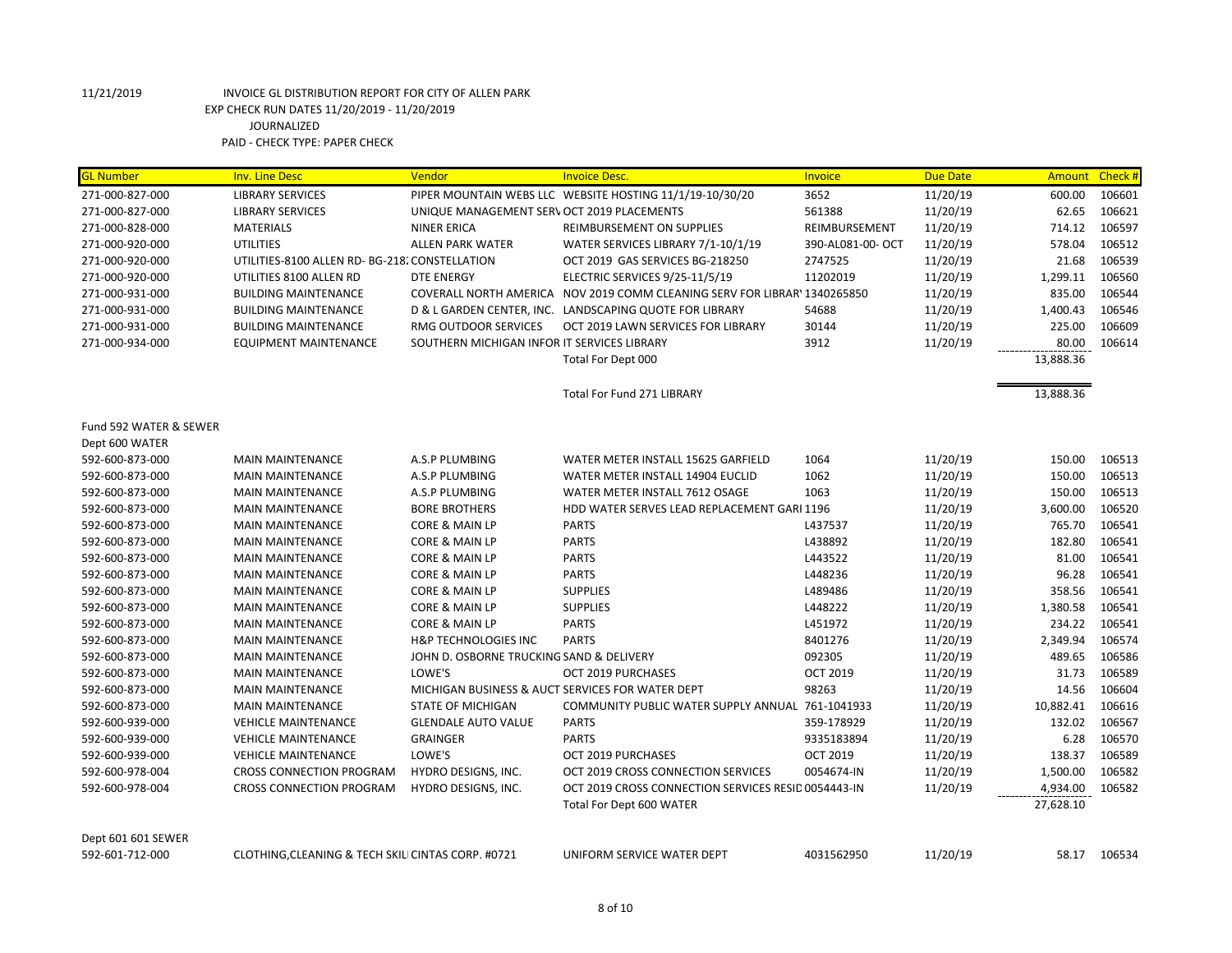| <b>GL Number</b>             | <b>Inv. Line Desc</b>                              | Vendor                                             | <b>Invoice Desc.</b>                                                                   | <b>Invoice</b>   | <b>Due Date</b> |            | Amount Check # |
|------------------------------|----------------------------------------------------|----------------------------------------------------|----------------------------------------------------------------------------------------|------------------|-----------------|------------|----------------|
| 592-601-712-000              | CLOTHING, CLEANING & TECH SKILI CINTAS CORP. #0721 |                                                    | OCT 2019 UNIFORM SERVICE WATER DEPT                                                    | 4032128156       | 11/20/19        | 58.92      | 106534         |
| 592-601-712-000              | CLOTHING, CLEANING & TECH SKILI CINTAS CORP. #0721 |                                                    | OCT 2019 UNIFORM SERVICES WATER DEPT                                                   | 4032665958       | 11/20/19        | 58.92      | 106534         |
| 592-601-712-000              | CLOTHING, CLEANING & TECH SKILI CINTAS CORP. #0721 |                                                    | OCT 2019 UNIFORM SERVICE WATER DEPT                                                    | 4033216267       | 11/20/19        | 58.92      | 106534         |
| 592-601-712-000              | CLOTHING, CLEANING & TECH SKILI CINTAS CORP. #0721 |                                                    | OCT 2019 UNIFORM SERVICES WATER DEPT                                                   | 4033784156       | 11/20/19        | 58.92      | 106534         |
| 592-601-745-200              | <b>PAVEMENT REPAIRS</b>                            | SAVONE CEMENT, INC.                                | REMOVE DRIVEWAY AND REPLACE WITH MDO 10317-431                                         |                  | 11/20/19        | 33,743.00  | 106503         |
| 592-601-745-300              | STORM/CB MAINTENANCE                               | SAVONE CEMENT, INC.                                | REMOVE DRIVEWAY PAVEMENT WITH MDOT C 10317-432                                         |                  | 11/20/19        | 38,968.00  | 106503         |
| 592-601-822-000              | <b>COMPUTER SERVICE MAINT</b>                      | SOUTHERN MICHIGAN INFOR IT SERVICES DPW            |                                                                                        | 3911             | 11/20/19        | 600.00     | 106614         |
| 592-601-920-000              | UTILITIES 24060 OUTER DR                           | <b>DTE ENERGY</b>                                  | ELECTRIC SERVICES 9/25-11/5/19                                                         | 11202019         | 11/20/19        | 1,984.10   | 106560         |
| 592-601-927-050              | SEWAGE DISPOSAL-GLWA                               |                                                    | GREAT LAKES WATER AUTHO OCT 2019 SEWAGE CHARGES                                        | <b>OCTSEWAGE</b> | 11/20/19        | 71,200.00  | 106551         |
| 592-601-927-100              | <b>DETROIT POLLUTANTS</b>                          | <b>GREAT LAKES WATER AUTHO SEPT 2019 POLLUTANT</b> |                                                                                        | SEPTPOLLUTANT    | 11/20/19        | 700.27     | 106550         |
| 592-601-930-000              | <b>SEWER MAINTENANCE 4146</b>                      | <b>GREAT LAKES ACE HARDWAR OCT 2019 PURCHASES</b>  |                                                                                        | <b>OCT 2019</b>  | 11/20/19        | 12.19      | 106508         |
| 592-601-939-100              | <b>VEHICLE MAINTENANCE</b>                         | BAKER'S GAS & WELDING SUI CYLINDER SUPPLIES        |                                                                                        | 09214786         | 11/20/19        | 27.57      | 106516         |
| 592-601-939-100              | <b>VEHICLE MAINTENANCE</b>                         | <b>WOLVERINE TRUCK SALES IN PARTS</b>              |                                                                                        | 129636           | 11/20/19        | 222.75     | 106634         |
|                              |                                                    |                                                    | Total For Dept 601 601 SEWER                                                           |                  |                 | 147,751.73 |                |
| Dept 603 603 BASIN           |                                                    |                                                    |                                                                                        |                  |                 |            |                |
| 592-603-757-000              | <b>OPERATING SUPPLIES</b>                          | <b>UNITED LABORATORIES</b>                         | <b>PARTS</b>                                                                           | INV271786        | 11/20/19        | 1,587.00   | 106620         |
| 592-603-853-000              | <b>TELEPHONE JOE MEEKINS</b>                       | <b>VERIZON WIRELESS</b>                            | PHONE SERVICES 10/2-11/1/19                                                            | 9841164721       | 11/20/19        | 415.64     | 106623         |
| 592-603-853-000              | TELEPHONE- PUMP STN                                | <b>VERIZON WIRELESS</b>                            | PUMP STN SERVICES 10/11-11/10/19                                                       | 9841823312       | 11/20/19        | 245.02     | 106627         |
| 592-603-920-000              | UTILITIES-14500 MORAN BG-2182! CONSTELLATION       |                                                    | OCT 2019 GAS SERVICES BG-218252                                                        | 2747526          | 11/20/19        | 94.52      | 106539         |
| 592-603-920-000              | UTILITIES-14500 MORAN APT#2-BI CONSTELLATION       |                                                    | OCT 2019 GAS SERVICES BG-218251                                                        | 2747529          | 11/20/19        | 0.00       | 106539         |
| 592-603-920-000              | UTILITIES 1840 DIX RD                              | <b>DTE ENERGY</b>                                  | ELECTRIC SERVICES 9/25-11/5/19                                                         | 11202019         | 11/20/19        | 5,497.78   | 106560         |
| 592-603-931-000              | <b>BUILDING MAINTENANCE</b>                        | <b>GRAINGER</b>                                    | <b>PARTS</b>                                                                           | 9339584287       | 11/20/19        | 49.30      | 106570         |
| 592-603-931-000              | <b>BUILDING MAINTENANCE</b>                        | <b>GRAINGER</b>                                    | <b>PARTS</b>                                                                           | 9339584303       | 11/20/19        | 33.00      | 106570         |
| 592-603-931-000              | <b>BUILDING MAINTENANCE</b>                        | <b>GRAINGER</b>                                    | <b>SUPPLIES BASIN</b>                                                                  | 9088906822       | 11/20/19        | 58.55      | 106570         |
| 592-603-931-000              | <b>BUILDING MAINTENANCE</b>                        |                                                    | MARQUIS ELECTRICAL SERVIC TROUBLESHOOT ALL FOUR PUMPS AT COLLEGE RETENTION BASIN       |                  | 11/20/19        | 540.00     | 106591         |
| 592-603-934-000              | <b>EQUIPMENT MAINTENANCE</b>                       | LOWE'S                                             | OCT 2019 PURCHASES                                                                     | <b>OCT 2019</b>  | 11/20/19        | 56.99      | 106589         |
| 592-603-939-000              | <b>VEHICLE MAINTENANCE</b>                         | ACME BOLT & NUT CO. INC PARTS                      |                                                                                        | 79483            | 11/20/19        | 35.00      | 106511         |
| 592-603-939-000              | <b>VEHICLE MAINTENANCE</b>                         | <b>KENNEDY INDUSTRIES</b>                          | <b>PARTS</b>                                                                           | 613945           | 11/20/19        | 627.50     | 106587         |
| 592-603-985-000              | <b>CAPITAL OUTLAY</b>                              | J.G.M. VALVE CORPORATION ACTUATOR PARTS            |                                                                                        | 19-13467         | 11/20/19        | 30,382.76  | 106585         |
|                              |                                                    |                                                    | Total For Dept 603 603 BASIN                                                           |                  |                 | 39,623.06  |                |
|                              |                                                    |                                                    |                                                                                        |                  |                 |            |                |
| Dept 604 ADMINISTRATION/DEBT |                                                    |                                                    |                                                                                        |                  |                 |            |                |
| 592-604-722-100              |                                                    |                                                    | RETIREMENT CONTRIBUTION - W8 PNC BANK NATIONAL ASSOC- NOV 2019 MONTHLY PENSION ACTUARY | <b>NOV 2019</b>  | 11/20/19        | 6,978.00   | 106603         |
| 592-604-820-000              | <b>ENGINEERING</b>                                 | <b>BUCCILLI GROUP, LLC</b>                         | <b>INSPECTION SERVICES UTILITY REPAIRS</b>                                             | 3728             | 11/20/19        | 486.00     | 106635         |
| 592-604-997-000              | PAYING AGENT FEES                                  | <b>US BANK</b>                                     | PAYING AGENT FEE                                                                       | 5533033          | 11/20/19        | 250.00     | 106622         |
|                              |                                                    |                                                    | Total For Dept 604 ADMINISTRATION/DEBT                                                 |                  |                 | 7,714.00   |                |
|                              |                                                    |                                                    | Total For Fund 592 WATER & SEWER                                                       |                  |                 | 222,716.89 |                |